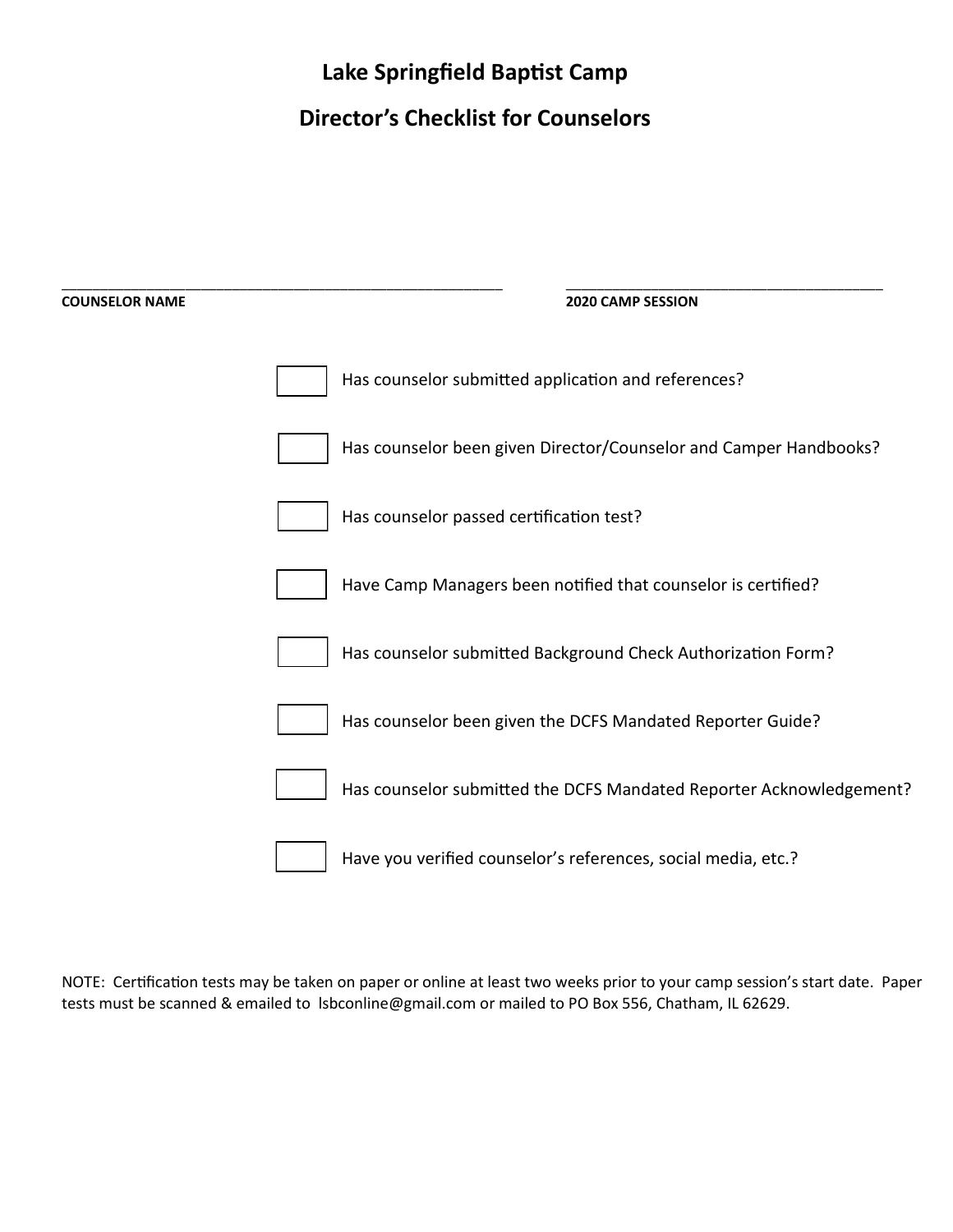# **LAKE SPRINGFIELD COUNSELOR APPLICATION (PAGE 1)**

### **I wish to counsel for (check all that apply):**

| June 10-12     | Family Camp - Joe Mann/Joyce Wells                     |
|----------------|--------------------------------------------------------|
| June 13-15     | Sports Camp - Joe Mann/Joyce Wells                     |
| June 16-17     | Slumber Party Camp - Kim Henness                       |
| June 18        | Day Camp - Deb LeVault                                 |
| June 19-21     | Girls' Retreat - Kelli Embley/Natalie Thiems           |
| June 22-25     | Middler Camp - Pat & Kellie Embley                     |
| June 26-28     | Gamer Camp - Jason Sommerfeldt                         |
| June 29-July 1 | Fine Arts Camp - tbd                                   |
| July 2         | Pre-K Day Camp - KayCee Robinson                       |
| July 10-16     | Senior High Camp - Kathy Hutchins                      |
| July 17-23     | Junior High Camp - Pat Embley, Noah Porzelius, Ed Haun |
| July 24-30     | Junior Camp - tbd                                      |
|                |                                                        |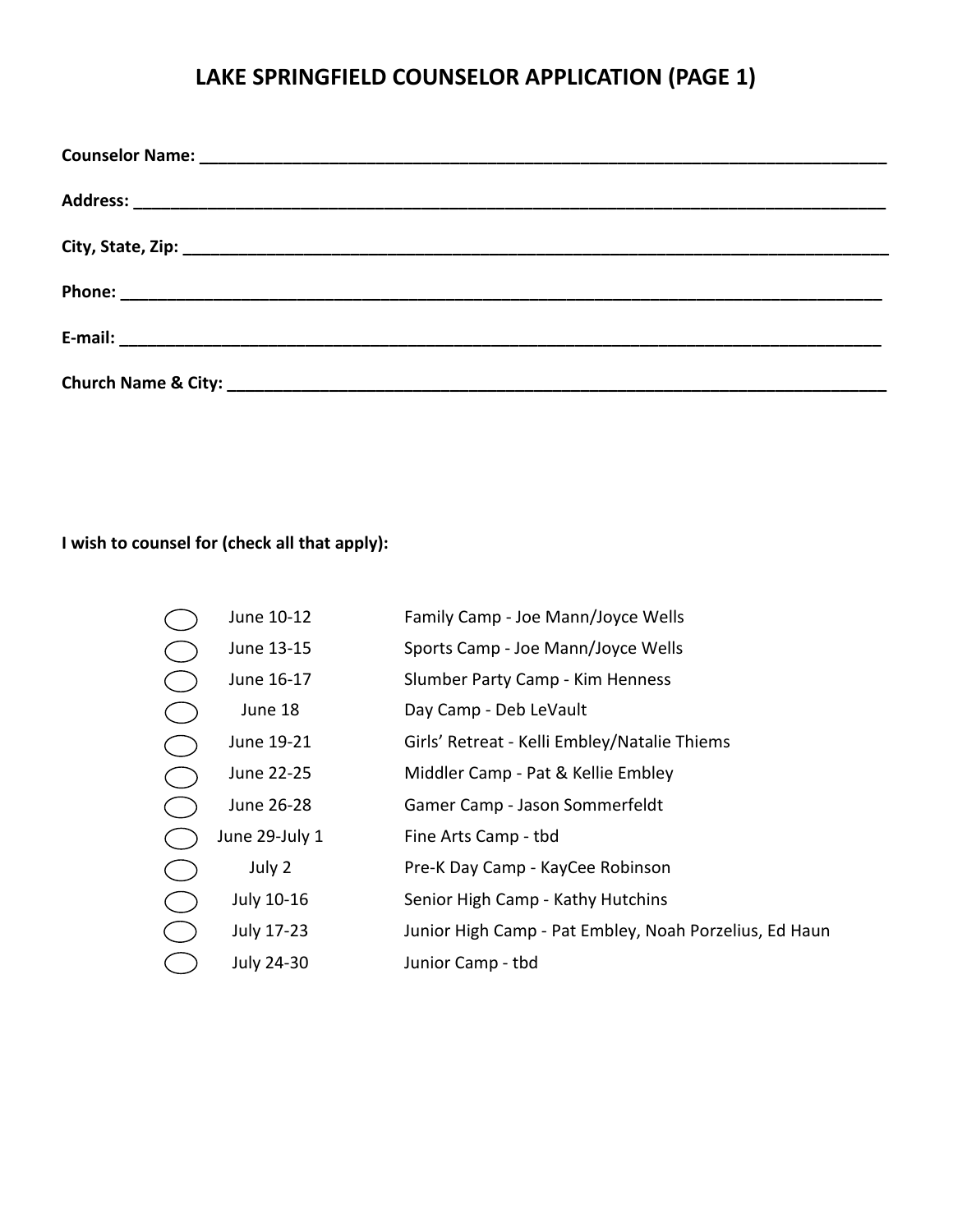# **LAKE SPRINGFIELD BAPTIST CAMP COUNSELOR APPLICATION (PAGE 2)**

| Last                                                                                                                                         | First      |           | Middle |
|----------------------------------------------------------------------------------------------------------------------------------------------|------------|-----------|--------|
|                                                                                                                                              |            |           |        |
| Home or Cell Phone (_______)________________                                                                                                 |            |           |        |
| Have you counseled or directed a camp at LSBC prior to this year? YES NO When?                                                               |            |           |        |
|                                                                                                                                              |            |           |        |
| What skills, spiritual gifts or talents do you have which might be useful in this position:                                                  |            |           |        |
| What training or experiences do you have which might be useful in this position?                                                             |            |           |        |
|                                                                                                                                              |            |           |        |
|                                                                                                                                              |            |           |        |
| Are you a member of this church? YES NO Have you been baptized? YES NO                                                                       |            |           |        |
| Have you ever been convicted of or pleaded guilty to a crime? YES NO                                                                         |            |           |        |
|                                                                                                                                              |            |           |        |
| Have you been convicted of child abuse or sexual abuse or been involved in any activities related<br>to molesting or abusing children/youth? | <b>YES</b> | <b>NO</b> |        |
| Do you have a current driver's license? YES NO                                                                                               |            |           |        |
| References: (Please provide name, address and phone of three references)                                                                     |            |           |        |
|                                                                                                                                              |            |           |        |
|                                                                                                                                              |            |           |        |
|                                                                                                                                              |            |           |        |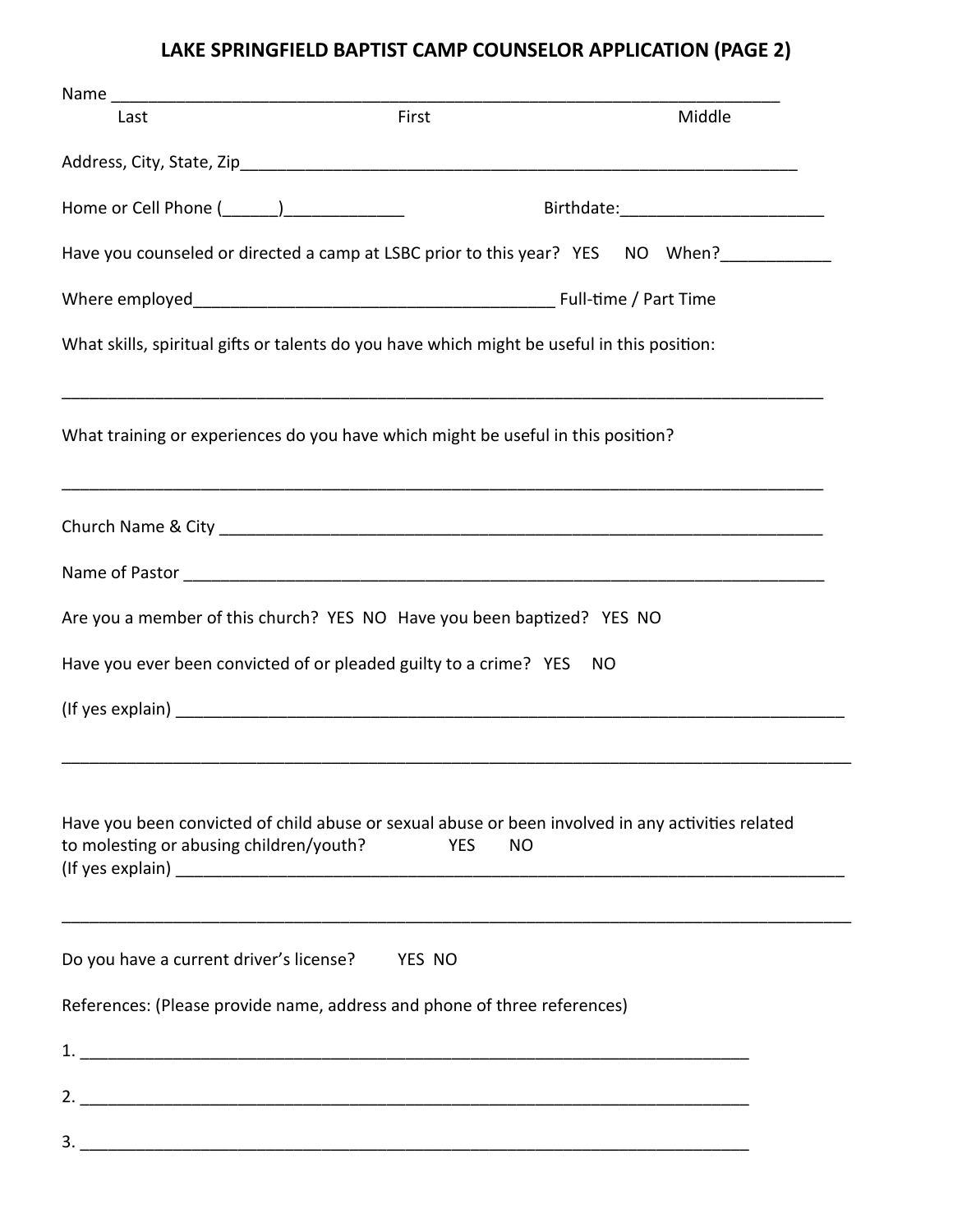### **AFFIRMATION**

I certify that all information provided in this application is true and complete. I understand that any false information or omission may disqualify me from further consideration, and may result in my removal if discovered at a later date. Should my application be accepted, I agree to be bound by the policies of the Lake Springfield Baptist Camp and to refrain from unscriptural conduct in the performance of my services on behalf of the camping program. I understand that the use of tobacco, alcohol and illegal drugs are not permitted on the campgrounds.

I further understand that I am expected to conform to an exemplary standard of personal behavior consistent with the goals and policies of Lake Springfield Baptist Camp and the American Baptist Churches of the USA. In the event campers ask my personal opinion on a topic, I agree to refrain from discussing highly sensitive matters, including but not limited to: sexual orientation and all related LGBTQ issues, abortion, and sex outside of marriage/cohabitation. In the event discussion cannot be avoided, I agree to refer a camper to a Director or Manager.

LSBC aligns its beliefs with the American Baptist Churches in the USA and expects its staff and volunteers to espouse those beliefs while acting on behalf of the Camp. Failure to do so will lead to my dismissal from LSBC.

| Signature | )ate |
|-----------|------|
|           | u cu |

Return to: Lake Springfield Baptist Camp, P O Box 556, Chatham, IL 62629 or [www.lsbconline@gmail.com](http://www.lsbconline@gmail.com)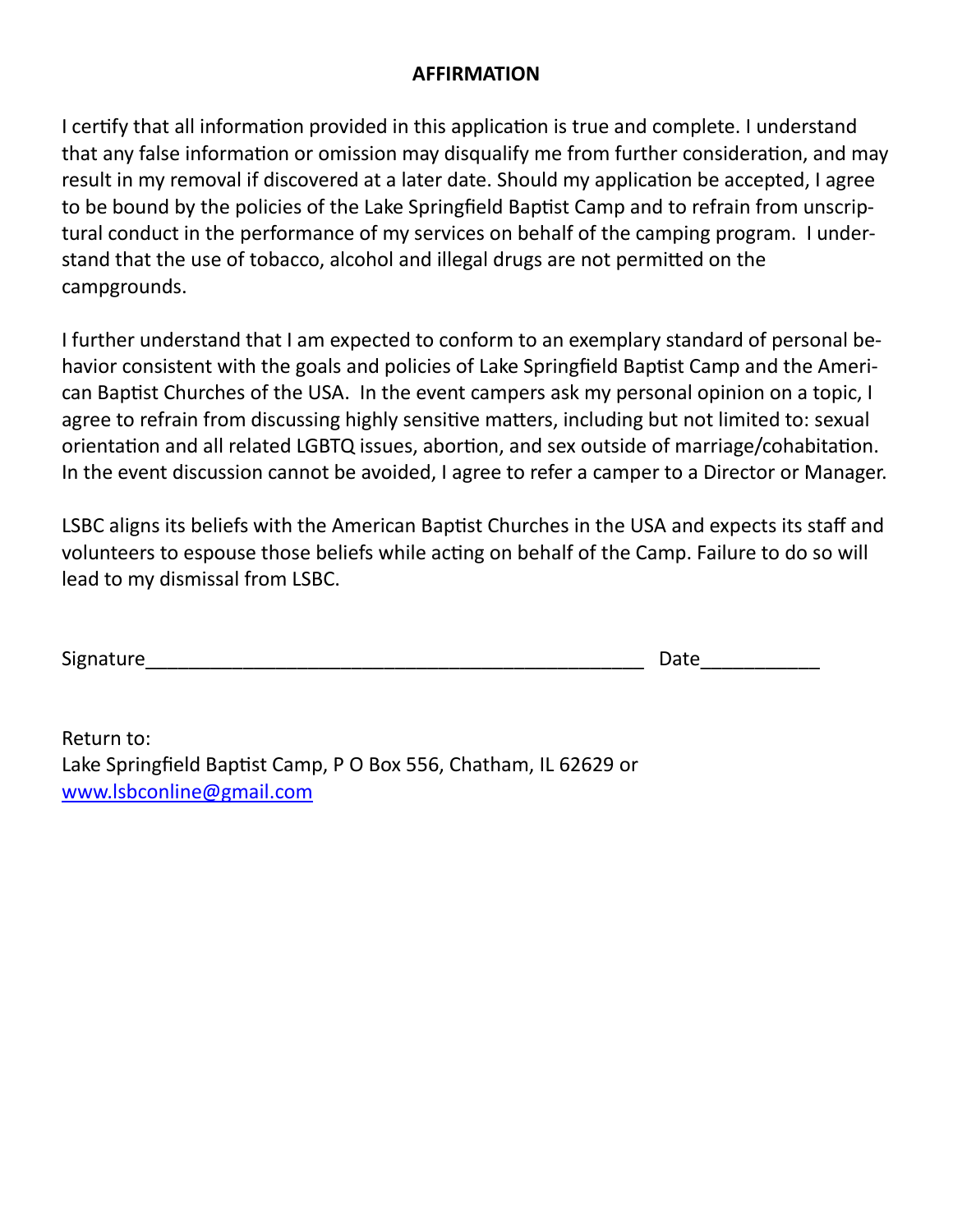#### **BACKGROUND INVESTIGATION CONSENT**

I, (Print Name) and the set of the set of the set of the lake Springfield Baptist Camp to make an independent investigation of my background, references, character, past employment, education, criminal or police records, including those by both public and private organizations and all public records for the purpose of confirming the information contained on my application or volunteer form(s) and/or obtaining other information which may be material to my qualification for employment or as a volunteer now and, if applicable during the tenure of my employment or as a volunteer with Lake Springfield Baptist Camp.

I release the Lake Springfield Baptist Camp and any person or entity which provides information pursuant to this authorization, from any and all liabilities, claim or lawsuits in regards to the information obtained from any and all of the above referenced sources used.

The following is my true and complete legal name and all information is true and correct to the best of my knowledge:

NOTE: The above information is required for identification purposes only, and is in no manner used as qualifications for employment or placement.

Return Form to: Lake Springfield Baptist Camp, P O Box 556, Chatham, IL 62629

#### **DO NOT RETURN THIS FORM VIA EMAIL**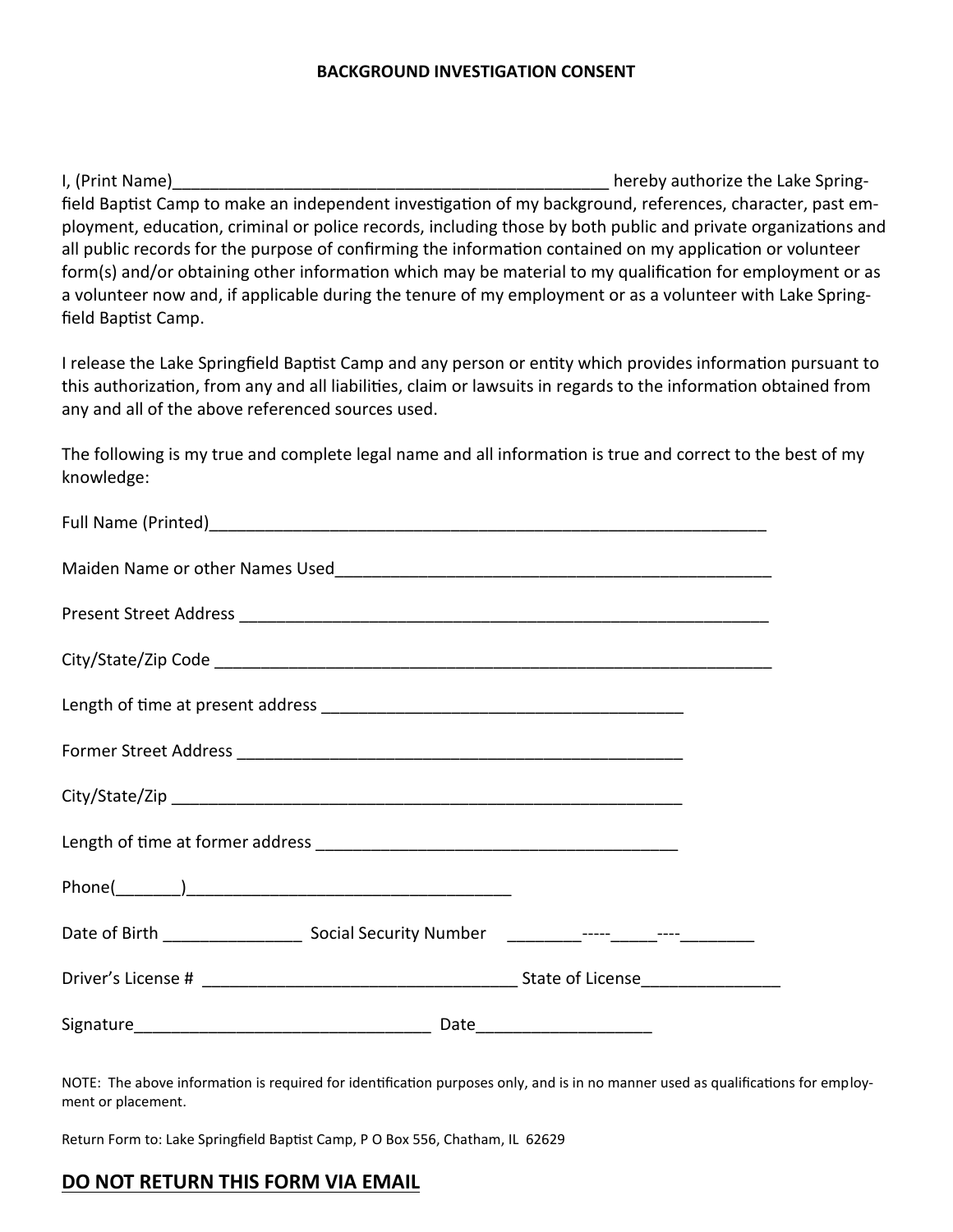## **LAKE SPRINGFIELD COUNSELOR CERTIFICATION TEST**

### **The answers to all questions can be found in the Director/Counselor Handbook or the Camper Handbook. Please circle the correct answer.**

- 1. The first responsibility of any counselor is to:
	- A. him/herself
	- B. the Director
	- C. the Manager
	- D. the campers

2. You can be held liable in a court of law for injuries to a camper in your group.

- A. True
- B. False
- 3. If you see a stranger on the campgrounds, you should immediately:
	- A. Escort them where they want to go
	- B. Ignore them
	- C. Take them to the Director or a Manager
	- D. Bring the person they want to see to them
- 4. If a camper wishes to speak with you privately, you should:
	- A. Go some where private
	- B. Go somewhere you can be seen but not heard
	- C. Tell them to speak with the Director
	- D. Say no
- 5. If a camper tells you they have been abused at home, you should:
	- A. Immediately inform the Director
	- B. Decide if the camper is telling the truth
	- C. Talk to another counselor
	- D. Keep it to yourself
- 6. Before, during and after reporting to DCFS, all allegations of abuse are kept confidential.
	- A. True
	- B. False
- 7. It is acceptable for someone to enter another cabin without that cabin counselor's approval.
	- A. True
	- B. False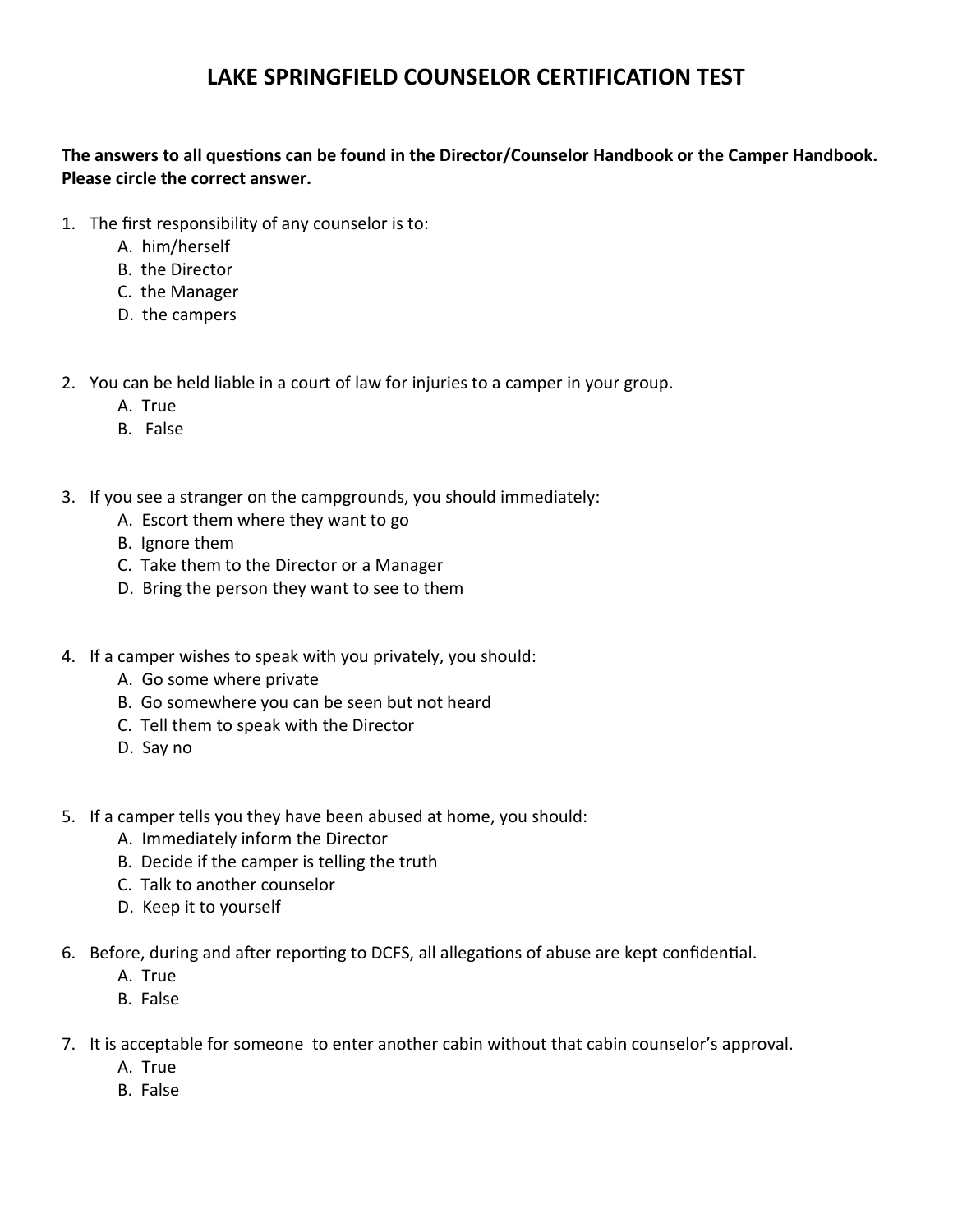## **LAKE SPRINGFIELD COUNSELOR CERTIFICATION TEST, page 2**

- 8. The counselor is responsible for the whereabouts of his/her campers during program activities.
	- A. True
	- B. False
- 9. Raiding or pranking of cabins is allowed.
	- A. True
	- B. False
- 10. During an emergency, you should:
	- A. Ask the Director where you can help
	- B. Round up your campers and go to your cabin
	- C. Tell your campers what is going on
	- D. Send your campers to find the Director
- 11. If a parent or guardian comes to camp and wishes to speak with their child, you should:
	- A. Let them do it
	- B. Tell them to leave
	- C. Take them to a Director or Manager
	- D. Point in the general direction of the Director or Manager and tell them to go find that person
- 12. It's OK to become romantically involved with other counselors, Directors, campers or paid staff.
	- A. True
	- B. False
- 13. The minimum age for an Assistant Counselor is 16; for a Counselor is 18.
	- A. True
	- B. False
- 14. "Lights out" means everyone is in their cabin for the night, including the counselor.
	- A. True
	- B. False
- 15. It is acceptable for a counselor to leave the grounds without asking permission.
	- A. True
	- B. False
- 16. Prescription medication and most first aid will be dispensed by:
	- A. The Director
	- B. A Counselor
	- C. Campers can get their own meds
	- D. A paid staff member or volunteer camp nurse